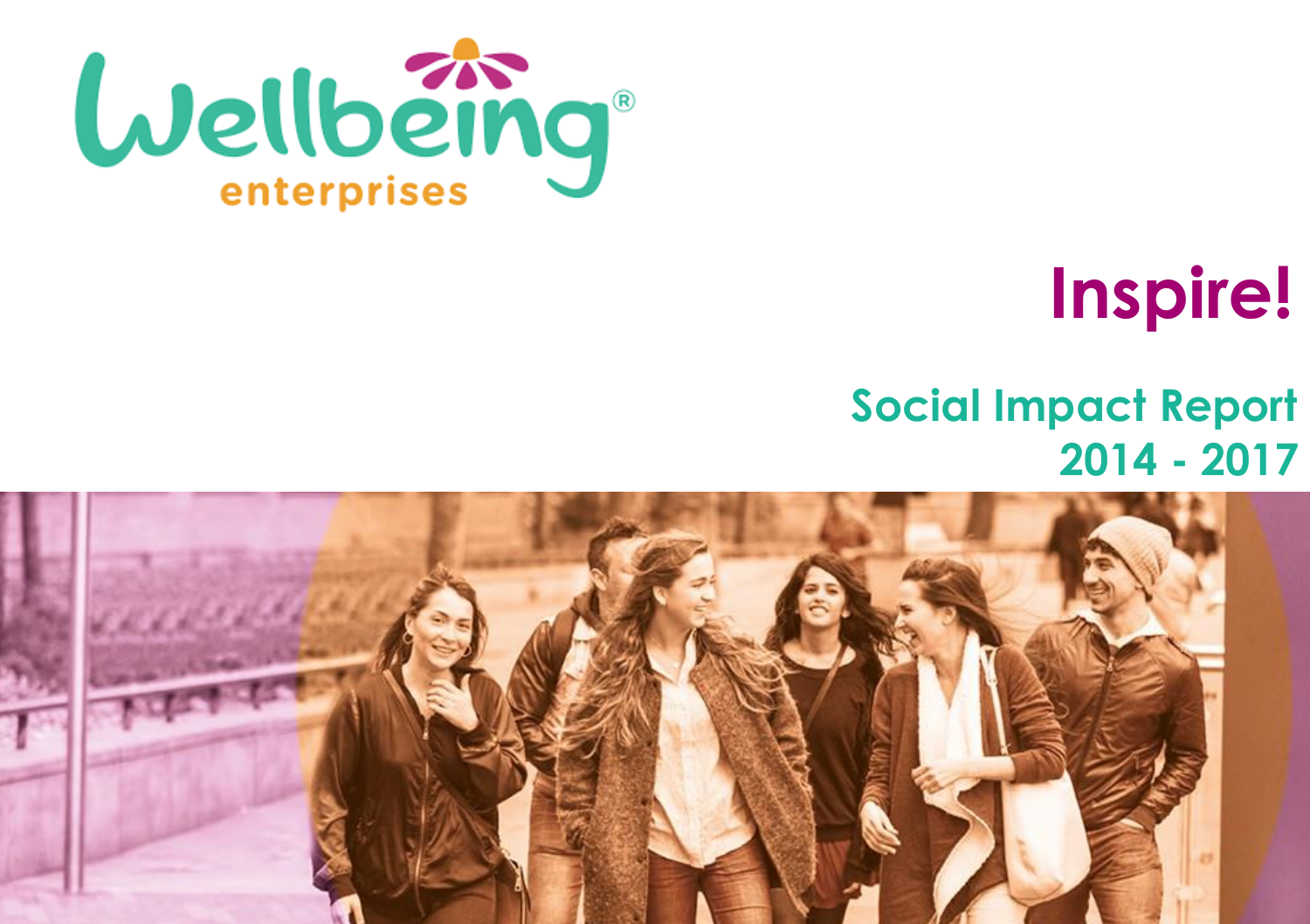# **About Inspire!**

Our Inspire! project supports young people who are experiencing difficulties or going through a tough time by getting them involved in activities that inspire them.

Our aim is to provide evidence-based community centred interventions, which make a positive difference to young people's lives and reduces pressures on the Child and Adolescent Mental Health Services (CAMHS).

The Inspire! project uses creative ways of improving young people's health and wellbeing by connecting them to support services and activities within their communities.

Each young person is supported through a one to-one wellbeing review (community navigation) to develop a personalised plan based around the '5 Ways to Wellbeing'. They also have access to social prescribing and volunteering opportunities.

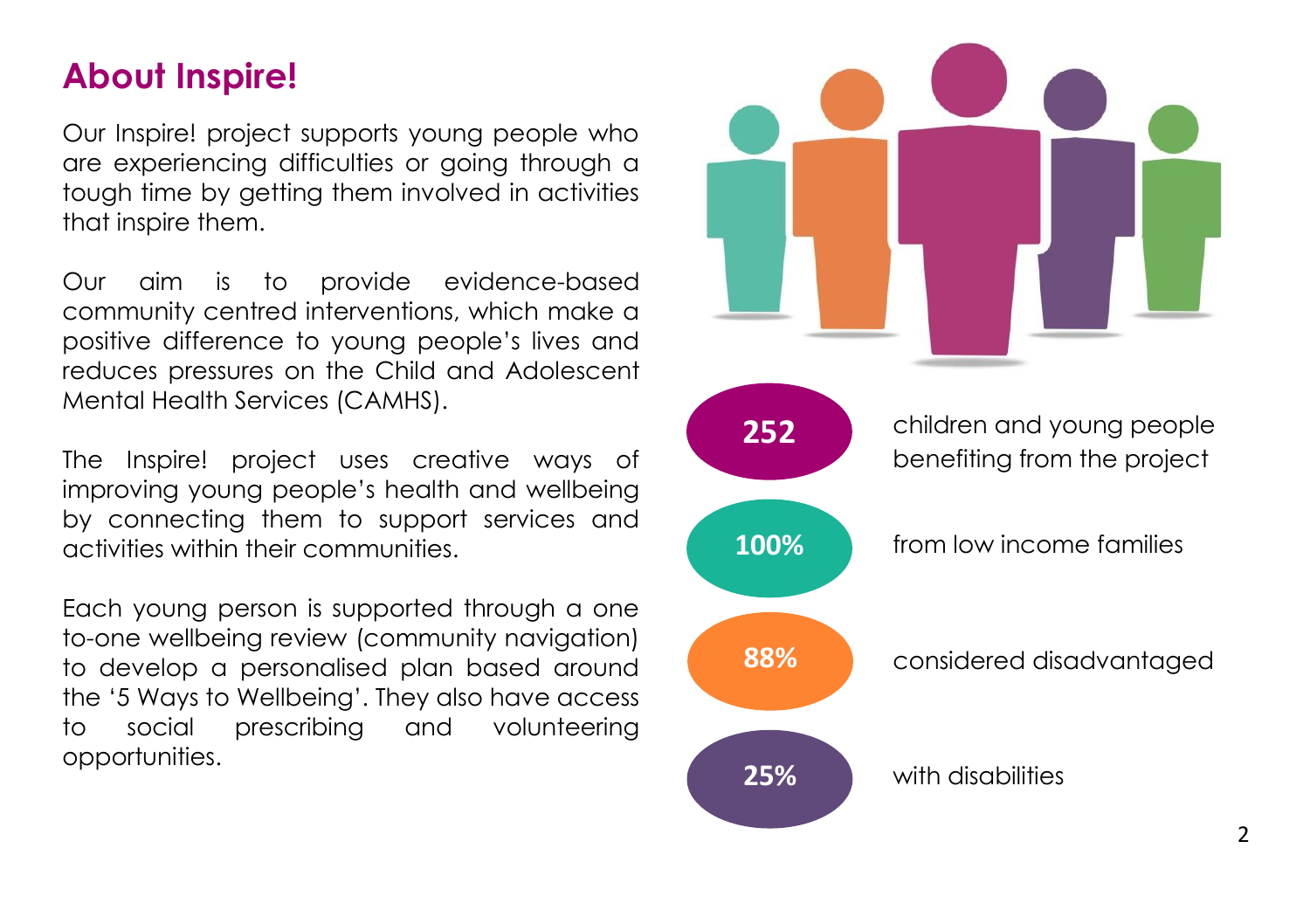#### **What we do**

Wellbeing Enterprises works with a variety of partners as well as within the community to attract and engage with young people who could benefit from the Inspire! project.

Our main referral partner is CAMHS and over the last 3 years, **59.2%** of young people have been referred over from CAMHS practitioners.

Young people are contacted within **48 hours** of referral so that an immediate intervention can be made and the young person has access to our community navigation and social prescribing services, including:

#### **Skills4U**

An opportunity for young people to learn practical life skills to build their confidence, self-esteem and relationship skills. Skills4U helps young people learn how to deal with difficulties and techniques to improve wellbeing.

#### **Your Story**

Workshops focusing on the skills and talents of young people so they can share their skills with others. Your Story workshops help young people to further

explore and develop their talents and then express their emotions through storytelling. These stories are then showcased at local schools, youth clubs and the community to raise awareness of mental health issues.

#### **Volunteering**

Young people have access to volunteer workshops and training programmes so that they are equipped to become ambassadors or wellbeing champions. Volunteering gives young people the chance to support others and give back to their community.

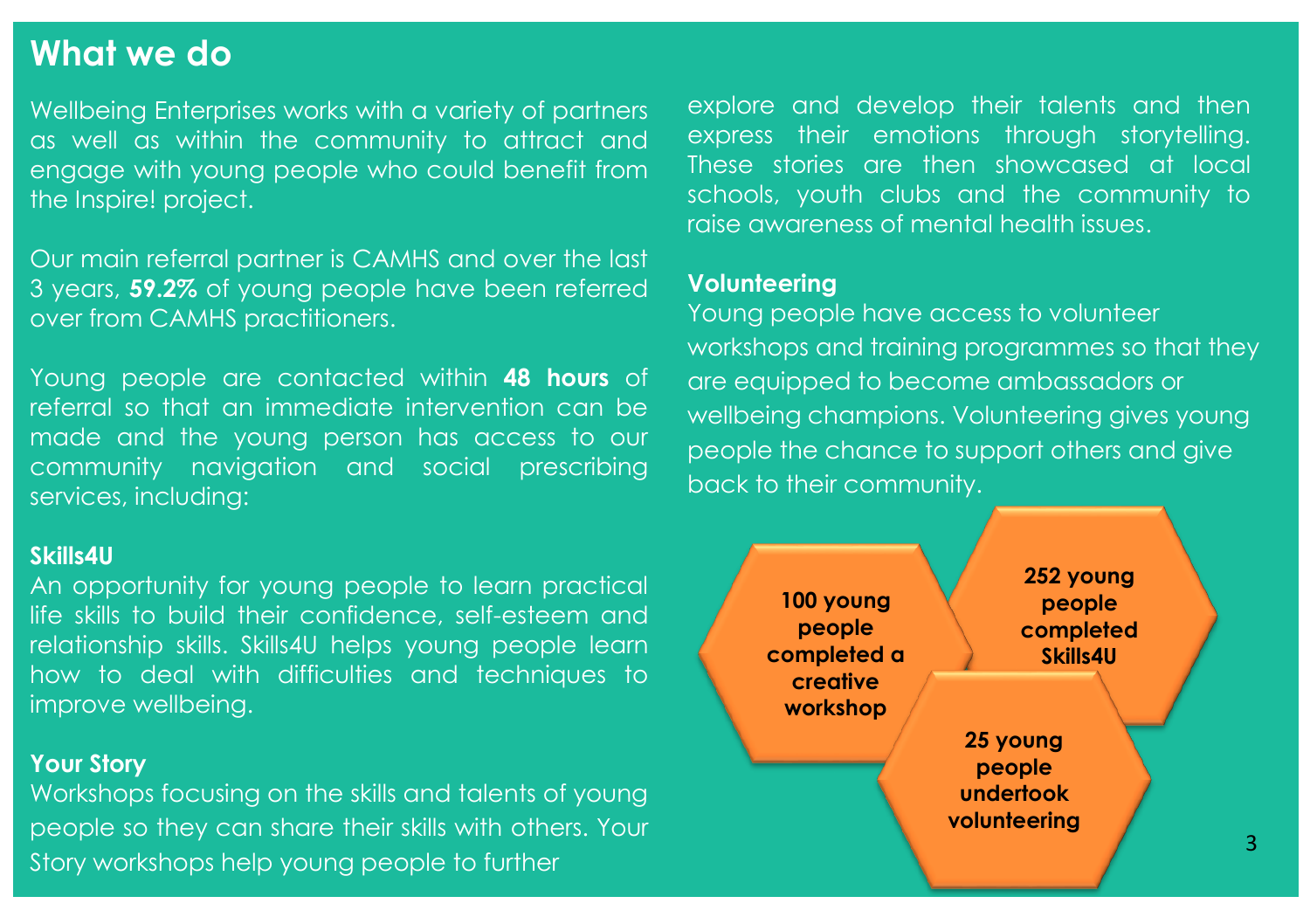# **Our Outcomes and Impact Social Value**

| 252 children and young people accessed local support in Halton in<br>order to work on their challenges and barriers             | £240,710   |
|---------------------------------------------------------------------------------------------------------------------------------|------------|
| 252 children and young people accessed training and workshops in<br>order to enhance their skills and creativity                | £332,640   |
| 57% of children and young people seen a significant increase in<br>their confidence during their time with Inspire!             | £585,216   |
| 69% of children and young people seen a significant increase in<br>their health and wellbeing                                   | £932,362   |
| 58% of children and young people seen a significant decrease in<br>depression and 54% seen a decrease in their anxiety symptoms | £1,501,331 |
| 25 children and young people undertook regular volunteering,<br>becoming ambassadors or wellbeing champions                     | £75,540    |
| <b>Total Social Value</b>                                                                                                       | £3,667,799 |
| <b>Social Return on Investment</b>                                                                                              | 1:45.9     |
| For every £1 invested into Inspire!, a social value of £45.90 was generated<br>4                                                |            |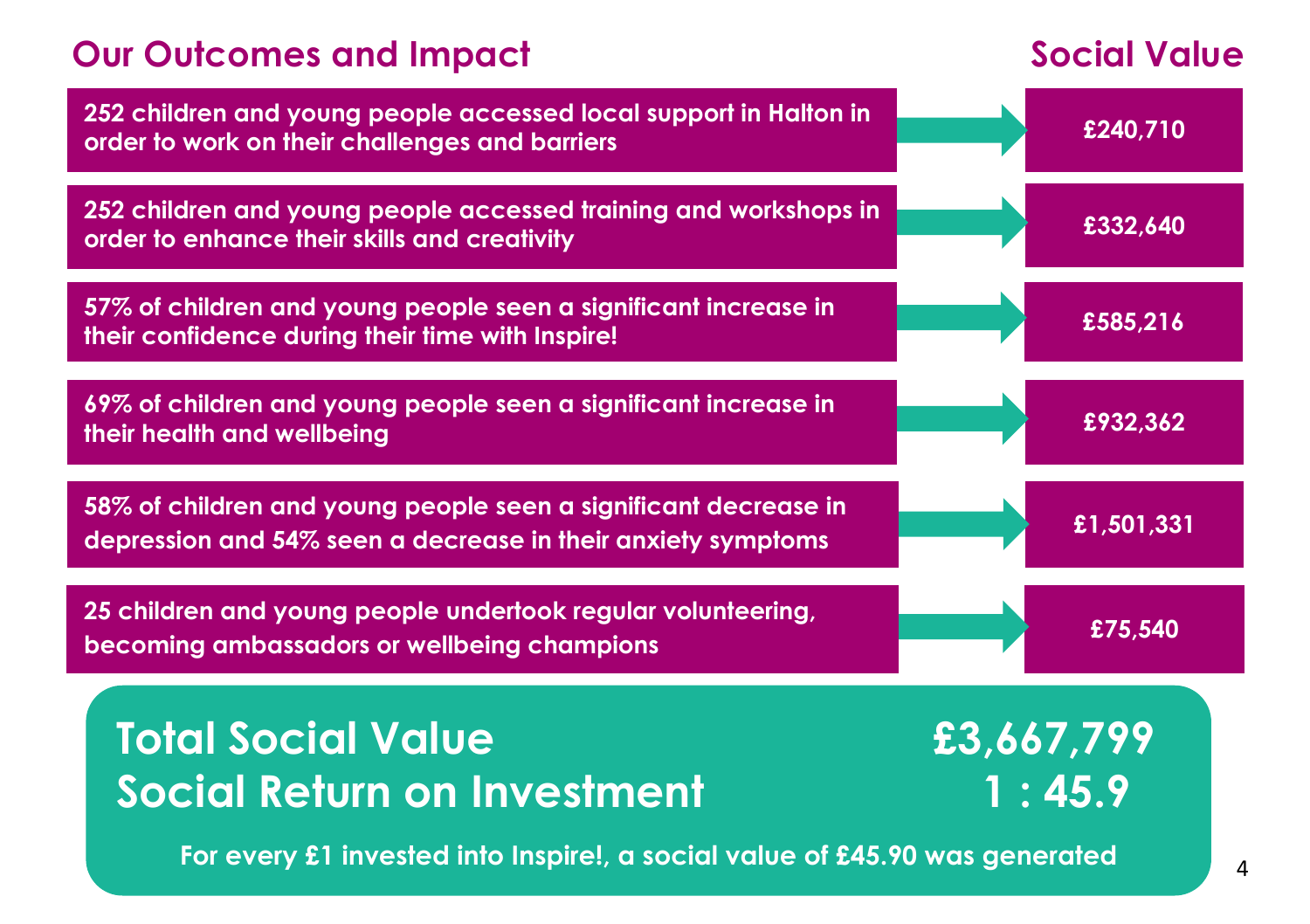### **Cost Savings**

Through the Inspire! project, Wellbeing Enterprises generated **£507,568** in costs savings to the public purse.

Cost Savings are measured through identifying the benefits to the state from delivery of social outcomes and shows value for money to public services (Cost Benefit Analysis).

The Cost Benefit Ratio is 1 : 6.35, which means that for every £1 invested into the Inspire! project, a saving to public finance of £6.35 was generated.

Costs to public finance of a person suffering from depression are reported as £2,038 per year.

NHS service provision for people suffering from depression and anxiety disorders is reported as £977 per person per year.

NHS community provision for young people suffering from mental health is reported as £167 per contact per person.

With 136 young people observing a reduction in their depression and anxiety symptoms and 146 young people reporting significant improvements in their mental wellbeing, an estimated saving to overall public finance of £507,568 has been generated.

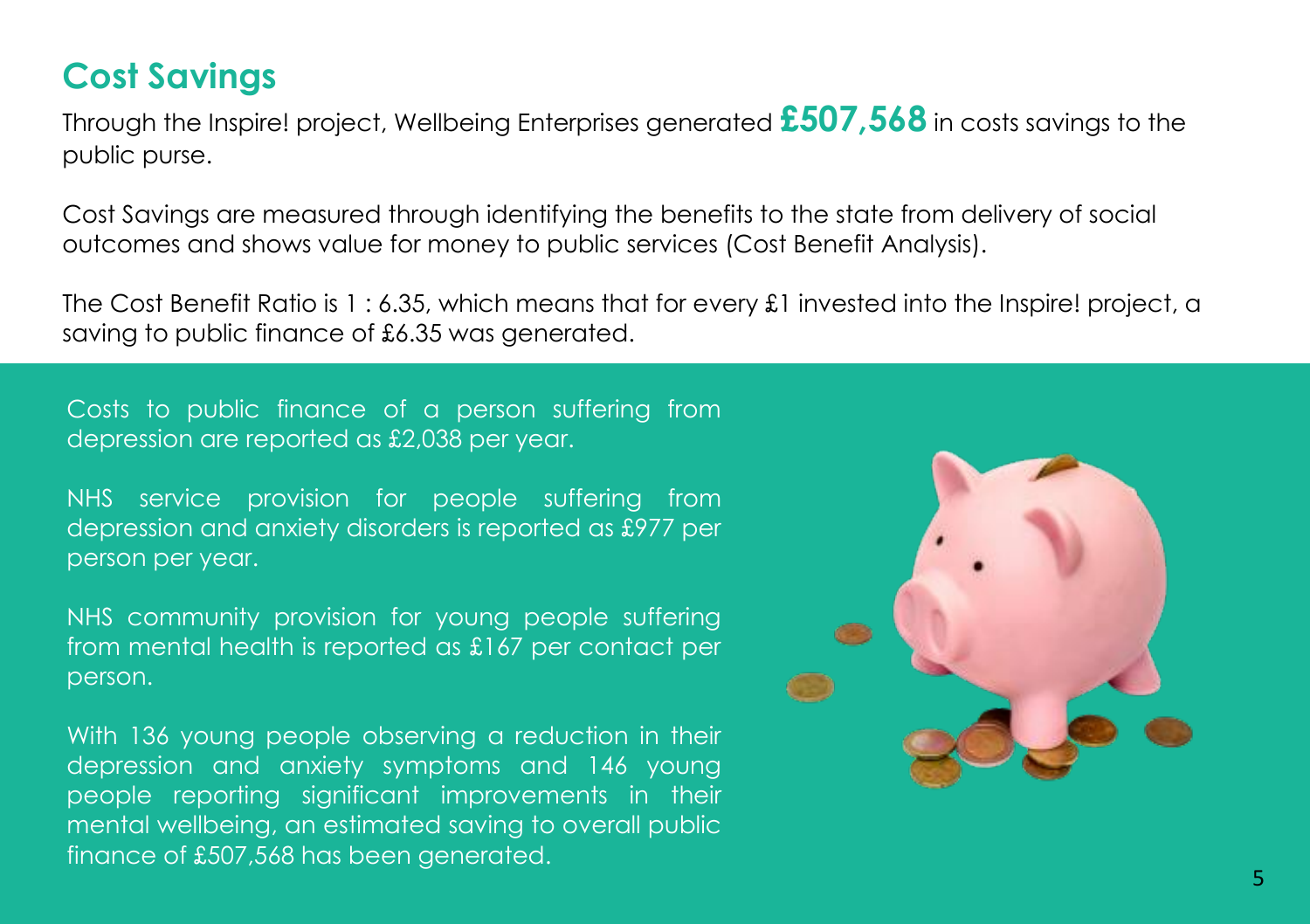# **Social Impact and Cost Savings**

| <b>Social Impact</b>                          | <b>Value</b> |
|-----------------------------------------------|--------------|
| <b>Advice and Guidance</b>                    | £573,350     |
| Volunteering                                  | £75,540      |
| <b>Health and Wellbeing</b>                   | £3,018,909   |
| <b>Total</b>                                  | £3,667,799   |
|                                               |              |
| <b>Cost Savings to Public</b><br><b>Spend</b> | <b>Value</b> |
| <b>Youth Services</b>                         | £97,528      |
| <b>Mental Health Services</b>                 | £410,040     |

**For every £1 invested, a social return of £45.90 was generated**

**For every £1 invested, a saving to public finance of £6.35 was generated** 6 and 6 and 6 and 6 and 6 and 6 and 6 and 6 and 6 and 6 and 6 and 6 and 6 and 6 and 6 and 6 and 6 and 6 and 6 and 6 and 6 and 6 and 6 and 6 and 6 and 6 and 6 and 6 and 6 and 6 and 6 and 6 and 6 and

#### **First Ark worked with Wellbeing Enterprises to:**

- Use the Wellbeing Enterprises' Theory of Change to determine activity undertaken within the business and the outcomes generated through these activities
- Apply a Social Impact Framework using Social Return on Investment (SROI) principles and guidance
- Determine the outcomes and attach the relevant values
- Use the HACT Value Insight tool to attach wellbeing values
- Use a variety of published data sets, such as NHS Reference Costs to determine cost savings in public finance

Referenced values and data sets used throughout the social impact and cost savings statement include:

- HACT Value Insight Wellbeing Tool
- NHS Reference Costs 2015/2016
- Improving Services for Young People An economic perspective, Catch 22
- King's Fund 2008: Paying the Price, The Cost of Mental Health Care in England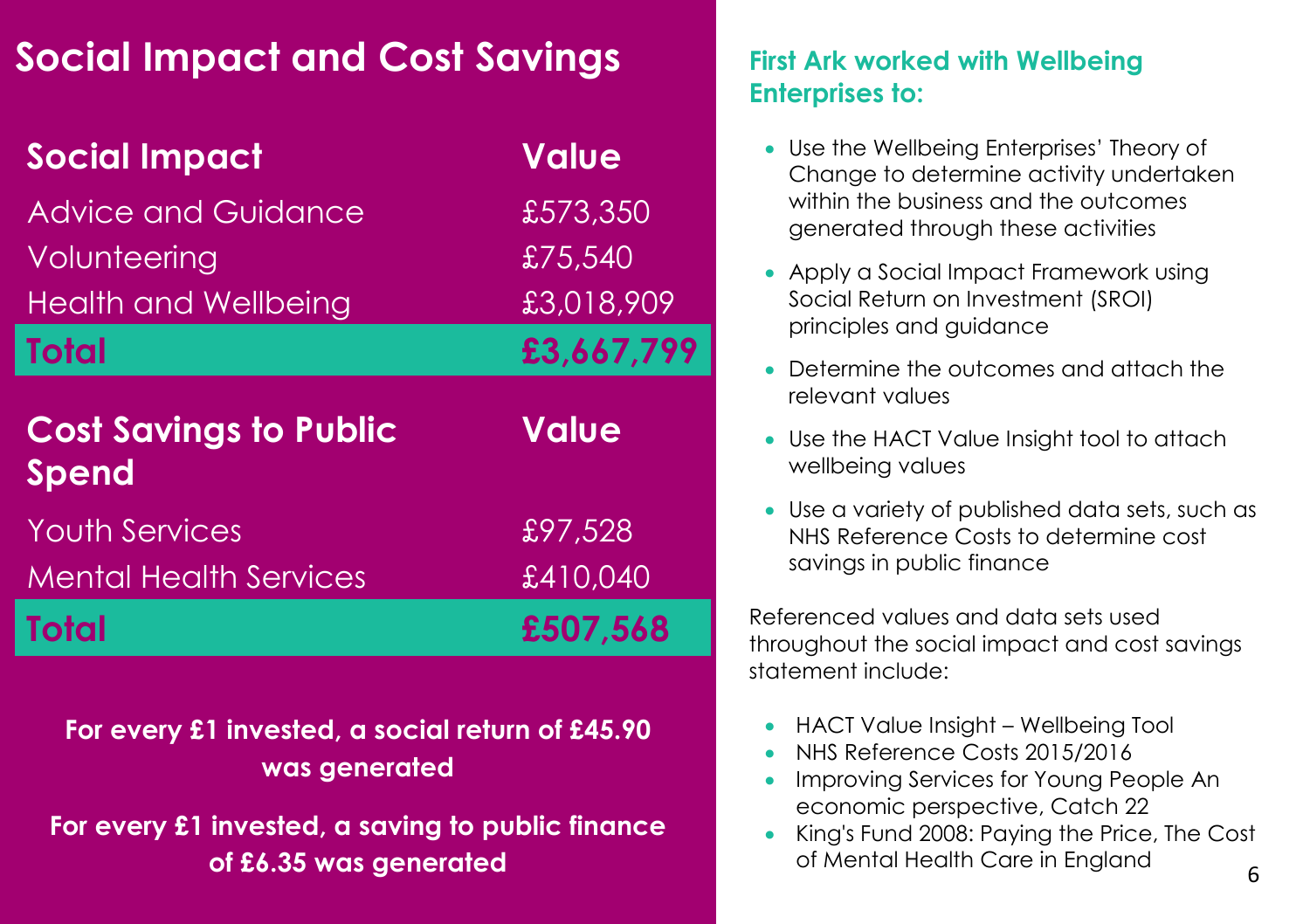#### **Peter's Story**

Peter was working with CAMHS after he had expressed at school that he wanted to hurt himself. He was referred over to Inspire! specifically for support with his confidence and self-esteem. At his first appointment, Peter was extremely shy and nervous and hesitant to answer any questions about himself or his ambitions. He expressed that he found it difficult to sleep and felt depressed and hopeless.

Peter and his Community Wellbeing Officer (CWO) worked together to develop a wellbeing plan around his goals and aspirations, which included meeting more young people, developing his confidence and improving his social skills.

Peter attended our Archery course and our Living Life to the Full course, where he was able to work with other young people, enhance his skills and learn how to build routine into his life.

When he completed his wellbeing plan, Peter had a follow-up appointment and was noticeably more confident and happier. Peter has now taken up guitar lessons and attends his weekly football training.



*"After my appointment, I felt better as I had spoken with someone who wanted to help me enjoy things. I feel that I can go to other groups now because I know it's not that scary. Living Life to the Full has helped me to focus on the good things that I have going on."*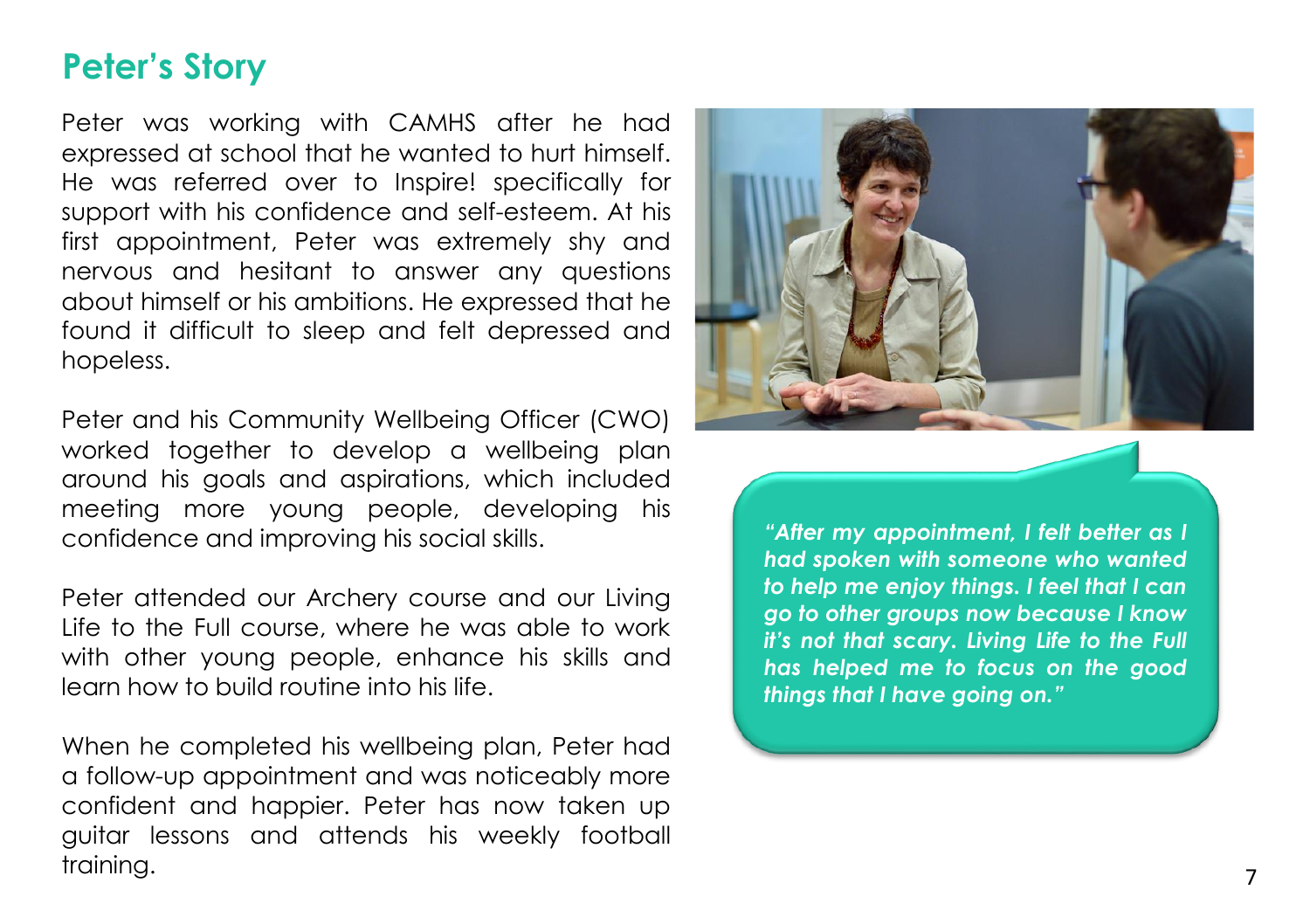#### **What our participants and partners say about us**

*"I work as a Senior Nurse Practitioner in CAMHS and have used the Wellbeing Enterprises service regularly for the young people that I have assessed. They have found the service very helpful and it has helped them move on with their problems and develop confidence and improve selfesteem. I would recommend this service to any young person and their family in the future as I feel it helps improve their mental health."*

#### **Jeannette Makin, Senior Nurse Practitioner Young Person**

*"I have always felt alone with my anxiety and by speaking with you and being around other young people; this has helped me manage my symptoms. I am feeling happy again."*

*"I really struggled at the beginning attending courses as I did not like other people's company. However, a volunteer helped me find new ways of coping with depression such as being creative and expressing emotions."* **Young Person**

**Young Person**

#### **Canal Boat Project**

*"Working together is so positive for young people, providing them with time to have fun, relax, enjoy time together and share new experiences. It also enables us through working together in partnership to measure the impact on the young people's wellbeing and support them with what they need."*

L

*"I have always been angry about being bullied at school and felt anxious about going in each day. I now feel able to manage this through learning mindfulness and acceptance."*

**Young Person**